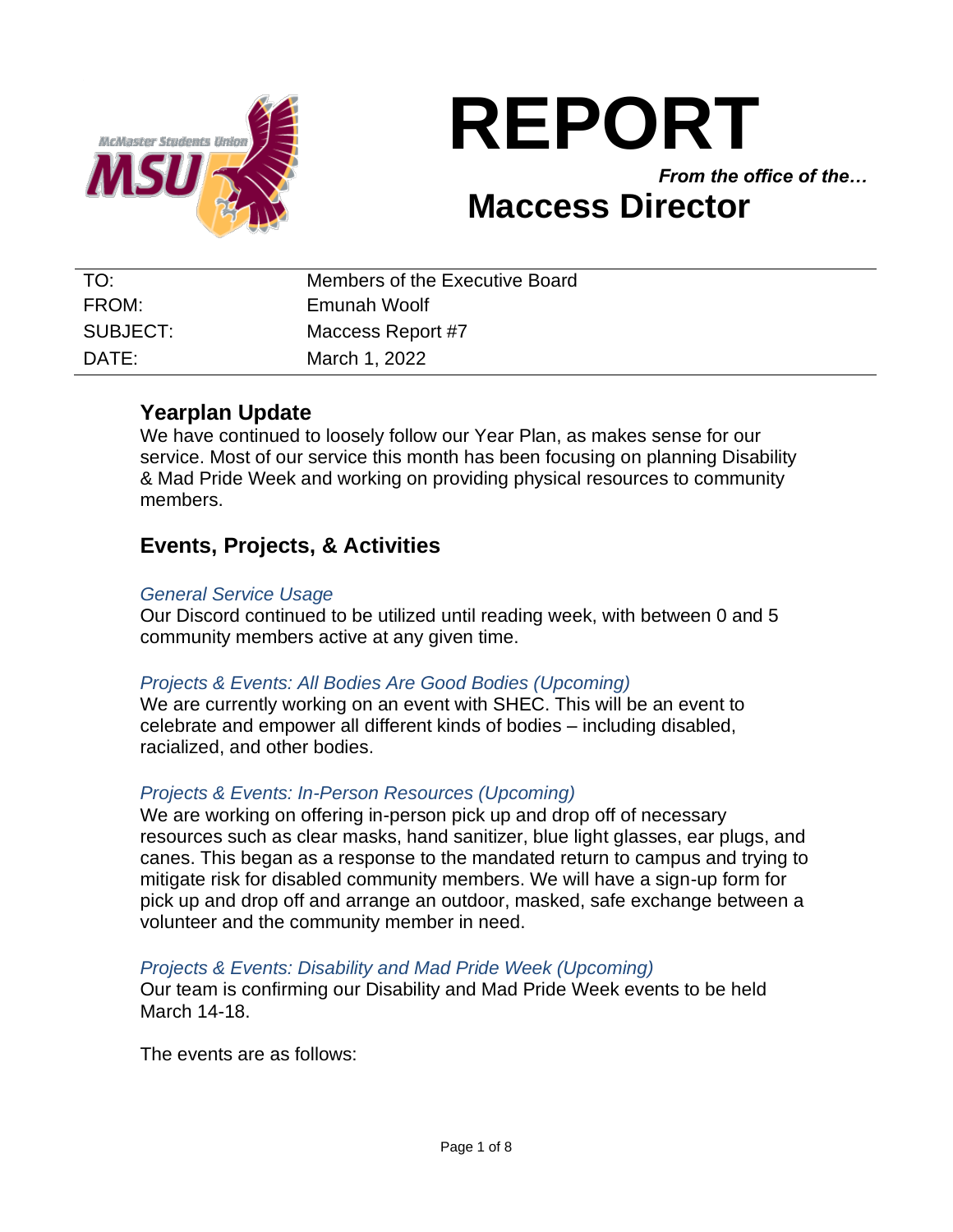| <b>COLLAB</b>     | <b>TITLE</b>      | <b>AUDIENCE</b> | <b>DESCRIPTION</b>                                                                        |
|-------------------|-------------------|-----------------|-------------------------------------------------------------------------------------------|
| The               | Climate           | Open            | With disabled people at the front lines of the                                            |
| Partnership       | Change,           |                 | climate crisis, policies frequently fail to evoke                                         |
| for               | Environmental     |                 | meaningful change. While climate plans are                                                |
| Inclusive         | Activism, and     |                 | created, care for disabled folks is not adequately                                        |
| <b>Disaster</b>   | Disability        |                 | considered. Join Maccess and The Partnership                                              |
| <b>Strategies</b> | Justice           |                 | for Inclusive Disaster Strategies to better to                                            |
|                   |                   |                 | better understand the impacts of climate change                                           |
|                   |                   |                 | through the tenants of disability justice, in order                                       |
|                   |                   |                 | to create sustainable movements that protect all                                          |
|                   |                   |                 | people.                                                                                   |
| PCC               | <b>Boundaries</b> | <b>Disabled</b> | Join Maccess, the PCC, and Speqtrum for a                                                 |
| Speqtrum          | are Beautiful     | and/or          | workshop focusing on building and establishing                                            |
|                   |                   | 2SLGBTQI        | healthy boundaries to care for ourselves and                                              |
|                   |                   | A+              | others. While the event is about all kinds of                                             |
|                   |                   |                 | boundary building we will have a special focus                                            |
|                   |                   |                 | on setting boundaries in the context of COVID-                                            |
|                   |                   |                 | 19 and 2SLGBTQ+ identities.                                                               |
| Of Unsound        | Mad Pride 101     | Open            | For as long as the concept of madness has                                                 |
| Mind              |                   | speaker         | existed, individuals deemed mad or diagnosed                                              |
|                   |                   |                 | with psychiatric disorders have sought ways to<br>care for themselves outside of dominant |
|                   |                   |                 | medical or political spaces created for them. Join                                        |
|                   |                   |                 | Maccess and Sasha Warren from Of Unsound                                                  |
|                   |                   |                 | Mind who will introduce some of these                                                     |
|                   |                   |                 | alternative spaces and practices along with the                                           |
|                   |                   |                 | concepts and theories that animate them.                                                  |
|                   |                   |                 |                                                                                           |
|                   | The Mad Lab       |                 | Maccess is on a mission during Disability & Mad                                           |
|                   |                   | Mad/MI/N        | Pride Week to fight for peace, justice, and                                               |
|                   |                   | D               | equity. All individuals who identify as mad,                                              |
|                   |                   | discussion      | mentally ill, neurodivergent, and/or having any                                           |
|                   |                   |                 | sort of mental health concerns are invited to a                                           |
|                   |                   |                 | discussion event where we search for solace,                                              |
|                   |                   |                 | community, and discover the key to caring for                                             |
|                   |                   |                 | one another through the many crises in the                                                |
|                   |                   |                 | world. Come as you are in your rad mad scientist                                          |
|                   |                   |                 | attire. We cannot wait to see you in the mad                                              |
|                   |                   |                 | lab!                                                                                      |
|                   | Care Webs:        | Open            | Join Maccess for a cozy social and ~light~ info                                           |
|                   | <b>Building</b>   |                 | session on how to create intentional support                                              |
|                   | Compassionat      |                 | and care systems that work for you. Comfy                                                 |
|                   | e Support         |                 | clothes and warm drinks are encouraged!                                                   |
|                   |                   |                 |                                                                                           |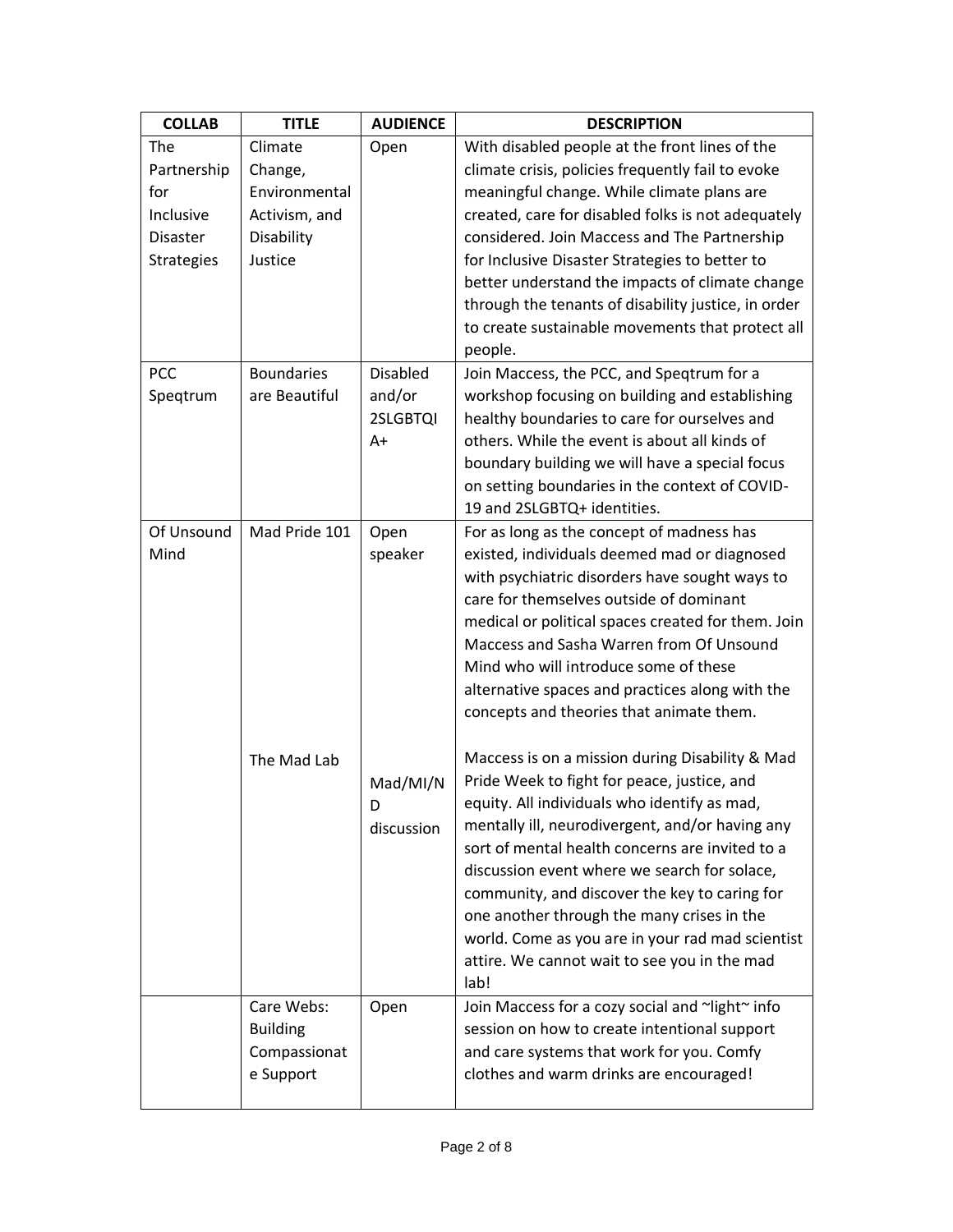| RyeAccess   | University      | <b>Disabled</b>  | Join Maccess, RyeAccess, CDAC, and WUSA A&D                  |
|-------------|-----------------|------------------|--------------------------------------------------------------|
| (Ryerson),  | Disability      |                  | for a cross-Ontario disabled student townhall.               |
| <b>CDAC</b> | Townhall        |                  | Through a moderated townhall-style discussion,               |
| (Carleton), |                 |                  | we will share stories, collectivize disabled                 |
| WUSA A&D    |                 |                  | student wisdom, and give each other pointers                 |
| (Waterloo)  |                 |                  | on how we care for ourselves and disabled                    |
|             |                 |                  | community on each of our campuses.                           |
|             |                 |                  |                                                              |
|             |                 |                  |                                                              |
|             |                 |                  |                                                              |
|             |                 |                  | Join Maccess, RyeAccess, CDAC, and WUSA A&D                  |
|             | University      |                  | for a cross-Ontario disabled student social! We              |
|             | Disability      |                  | will gather on zoom to play online games, build              |
|             | Social          |                  | community, engage in self and community care,                |
|             |                 |                  | and get to know one another.                                 |
| <b>WGEN</b> | Self-Care &     | Open             | Join Maccess and WGEN for a cozy disability-                 |
|             | Cinema          | movie,           | centred movie night to watch the Fundamentals                |
|             |                 | disabled         | of Caring! This will be followed by a thought-               |
|             |                 | discussion       | provoking discussion about disabled                          |
|             |                 |                  | representation in the media and accessible self-             |
|             |                 |                  | care. All are welcome to join for the movie, but             |
|             |                 |                  | the discussion will be closed to folks identifying           |
|             |                 |                  | as disabled*.                                                |
| <b>SHEC</b> | <b>Disabled</b> | Open             | Join Maccess and SHEC for a video presentation               |
|             | People Fuck     |                  | by Cripping Up Sex with Eva on disability,                   |
|             |                 |                  | sexuality and sex.                                           |
| <b>FCC</b>  | Accessible      | Open             | Afraid of sharp knives? Have trouble opening                 |
|             | Cook-Along      |                  | jars? Food is vital for self- and community-care             |
|             |                 |                  | but can pose accessibility barriers for many                 |
|             |                 |                  | people. Join Maccess and FCC for a cook-along                |
|             |                 |                  | workshop focusing on tips and tricks for                     |
| <b>HESN</b> | (Disability and | Open             | accessible cooking!<br>Join Maccess, the Hamilton Encampment |
| <b>DJNO</b> | Housing)        |                  | Support Network, and the Disability Justice                  |
|             |                 |                  | Network of Ontario for a thought-provoking                   |
|             |                 |                  | information session and panel about the impact               |
|             |                 |                  | of the Hamilton housing crisis and navigating the            |
|             |                 |                  | search for accessible housing as a disabled                  |
|             |                 |                  | student. Adequate and safe housing is necessary              |
|             |                 |                  | for care and wellbeing - but how can we access               |
|             |                 |                  | it?                                                          |
| ?           | <b>BIPOC</b>    | <b>BIPOC</b> and |                                                              |
|             | Disability      | disabled         |                                                              |
|             | Circle          |                  |                                                              |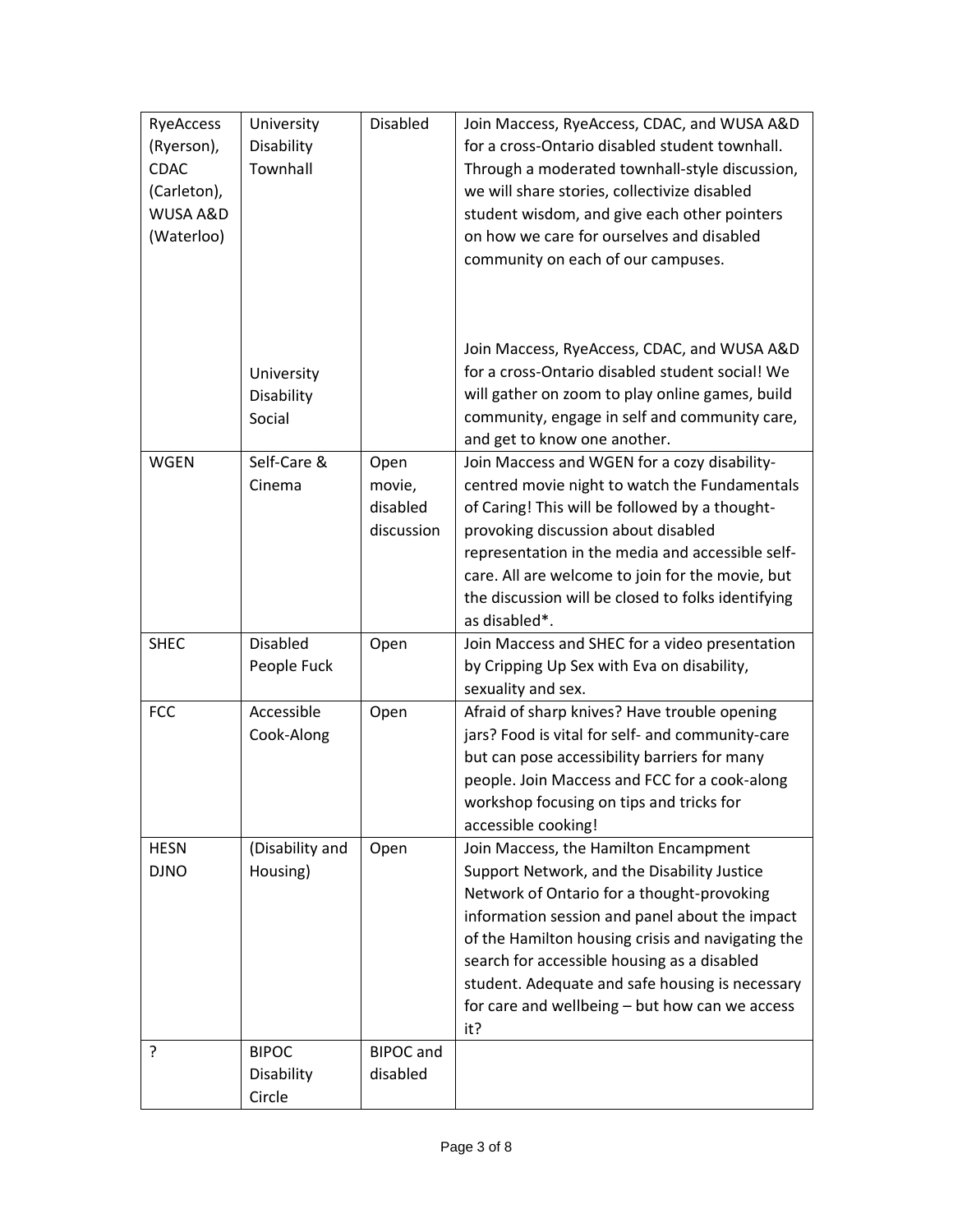|         | <b>MON 14</b>     | <b>TUES 15</b> | <b>WED 16</b>     | <b>THURS 17</b> | <b>FRI 18</b> |
|---------|-------------------|----------------|-------------------|-----------------|---------------|
| daytime | $2:30-3:00:$      | $3:00-4:00$ :  | 11:00-12:00:      | $4:00 - 5:00$ : |               |
|         | Disabled People   | Climate        | University        | Accessible      |               |
|         | <b>Fuck</b>       | Change,        | Disability        | Cook-Along      |               |
|         |                   | Environment    | Townhall          |                 |               |
|         |                   | al Activism,   |                   |                 |               |
|         |                   | and Disability | $2:00 - 3:30:$    |                 |               |
|         |                   | Justice        | <b>Boundaries</b> |                 |               |
|         |                   |                | are Beautiful     |                 |               |
| evening | 6-7:45: Self-Care | $6-7$ : Mad    |                   | $6:00 - 7:00$   | $7:00 - 8:00$ |
|         | & Cinema          | Pride 101      |                   | Care Webs:      | Disabled      |
|         | Screening         |                |                   | <b>Building</b> | <b>BIPOC</b>  |
|         |                   | $7:30-8:30:$   |                   | Compassiona     | Community     |
|         | 8-9: Self-Care &  | The Mad Lab    |                   | te Support      | Circle        |
|         | Cinema            |                |                   |                 |               |
|         | Conversation      |                |                   |                 |               |

# **Outreach & Promotions**

#### *Summary*

Since our last report, we promoted this term's community groups, WGEN's Self-Love Club event, and a community members' neurodivergent focused research. We haven't focused much on promotions this month due to being in a "planning" phase with our projects on the go. However, we have continued to utilize our Instagram story to share disability memes, educational information, and other MSU services' posts.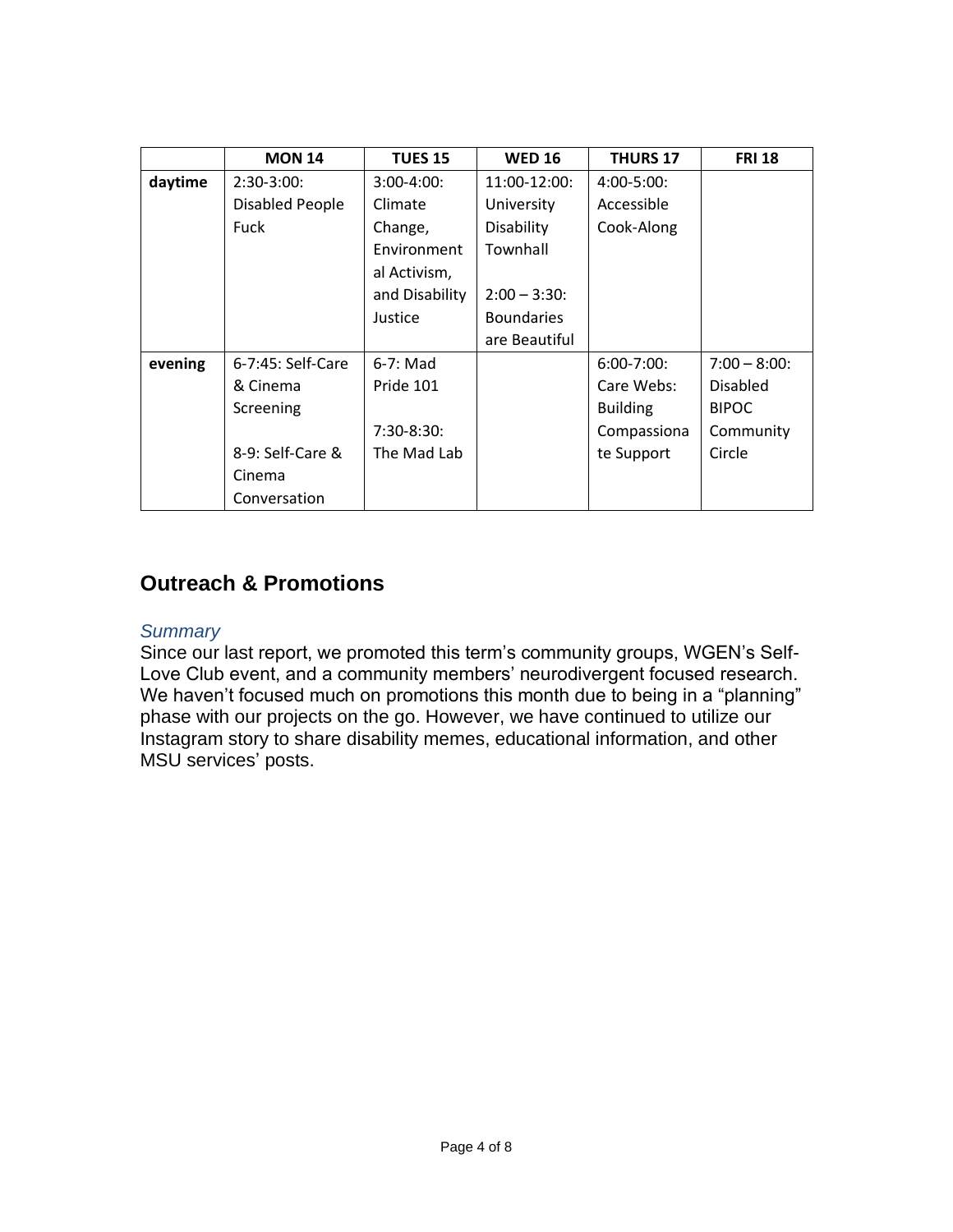# *Social Media Engagement since the Previous Report*

Facebook



Instagram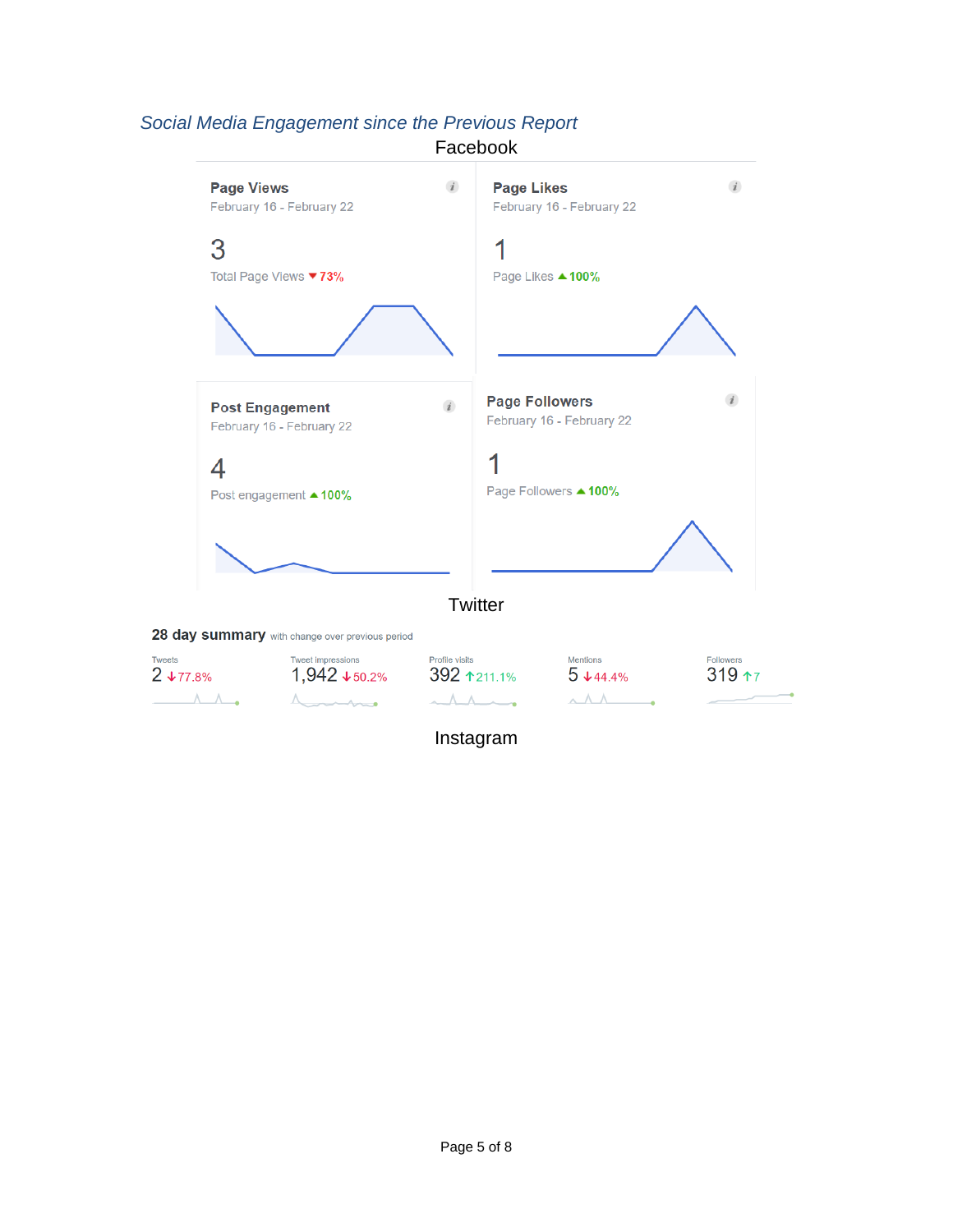| $\circledcirc \circledcirc \mathbb{F}$             | ※ ●△ ■79% 10:47                                 | $\circ$ $\circ$ $\circ$ $\circ$ $\cdot$                                                                                                      | 10.9 △ ■79% 10:48                                                                            | $\circledcirc \circledcirc \circledcirc \cdot$ | 攻 <b>●⊿ 自79% 10:48</b>      |
|----------------------------------------------------|-------------------------------------------------|----------------------------------------------------------------------------------------------------------------------------------------------|----------------------------------------------------------------------------------------------|------------------------------------------------|-----------------------------|
| Insights                                           | $^{\circ}$                                      | Engagement<br>←                                                                                                                              |                                                                                              | Engagement<br>$\leftarrow$                     |                             |
| Last 30 Days V                                     | Jan 24 - Feb 22                                 | Last 30 Days $\sim$                                                                                                                          | Jan 24 - Feb 22                                                                              | Last 30 Days $\vee$                            | Jan 24 - Feb 22             |
| <b>Insights Overview</b>                           |                                                 | Messaging-related insights, such as shares and replies, may be<br>Increasing in a marginal contract the privacy rules in some regions. Learn |                                                                                              | Content interactions (                         |                             |
| You reached +6.5% more accounts compared to Dec 25 |                                                 |                                                                                                                                              |                                                                                              | 157                                            |                             |
| $-Jan 23$                                          |                                                 | 82                                                                                                                                           |                                                                                              | Content Interactions                           |                             |
| Accounts reached                                   | $^{615}$ $\,$<br>$+6.5%$                        | <b>Accounts engaged</b><br>+22.3% vs Dec 25 - Jan 23                                                                                         |                                                                                              | +36.5% vs Dec 25 - Jan 23                      |                             |
| Accounts engaged                                   | 82                                              |                                                                                                                                              |                                                                                              |                                                |                             |
|                                                    | $+22.3%$                                        |                                                                                                                                              |                                                                                              | <b>Post Interactions</b><br>vs Dec 25 - Jan 23 | 145<br>$+29.4%$             |
| <b>Total followers</b>                             | $951$ ><br>$+1.3%$                              | Engaged audience $@$                                                                                                                         |                                                                                              | Likes                                          | 80                          |
|                                                    |                                                 |                                                                                                                                              |                                                                                              | Comments                                       |                             |
| <b>Content You Shared</b>                          |                                                 | 67<br>Followers                                                                                                                              | 15<br>· Non-followers                                                                        |                                                |                             |
|                                                    |                                                 |                                                                                                                                              |                                                                                              | Saves                                          | $17\,$                      |
| 3 Posts                                            | $\rightarrow$                                   | You engaged +50%% more accounts that weren't following you<br>compared to Dec 25 - Jan 23                                                    |                                                                                              | Shares                                         | 45                          |
|                                                    | SELF-LOVE CLUB                                  |                                                                                                                                              |                                                                                              | <b>Top Posts</b>                               | $\mathcal{L}_{\mathcal{L}}$ |
|                                                    |                                                 | Զ                                                                                                                                            | Audience demographics are not available because fewer than                                   | Based on likes<br>ELF-LOVE CLU                 |                             |
|                                                    |                                                 | time period.                                                                                                                                 | 100 accounts interacted with your content during the selected                                |                                                |                             |
| 53 Stories                                         | $\overline{ }$                                  |                                                                                                                                              |                                                                                              | 20<br>13                                       | 12                          |
| missione. '-                                       |                                                 | Content interactions <sup>1</sup>                                                                                                            |                                                                                              | Feb 16<br>Feb 8                                | Feb 10                      |
|                                                    | $\odot$ $\odot$ $\odot$ $\odot$ $\cdots$        | ע ହ⊿ ∄79% 10:48                                                                                                                              | $\circ \bullet \circ \textcolor{red}{\circ} \textcolor{red}{\bullet} \textcolor{red}{\cdot}$ | 10:48 € 2 179% 10:48                           |                             |
|                                                    | Engagement<br>←                                 |                                                                                                                                              | Reach                                                                                        |                                                |                             |
|                                                    | Last 30 Days $\sim$                             | Jan 24 - Feb 22                                                                                                                              | Last 7 Days $\vee$                                                                           | Feb 16 - Feb 22                                |                             |
|                                                    | <b>Story Interactions</b>                       | 12                                                                                                                                           |                                                                                              |                                                |                             |
|                                                    | vs Dec 25 - Jan 23                              | +300%                                                                                                                                        | Content reach $\odot$                                                                        |                                                |                             |
|                                                    | Replies                                         | 11                                                                                                                                           | Stories                                                                                      | 283                                            |                             |
|                                                    | Shares                                          | $\overline{1}$                                                                                                                               | Posts                                                                                        | 269                                            |                             |
|                                                    | <b>Top Stories</b>                              | $\mathcal{P}$                                                                                                                                | · Followers                                                                                  | · Non-Followers                                |                             |
|                                                    | Based on replies                                |                                                                                                                                              |                                                                                              |                                                |                             |
|                                                    |                                                 |                                                                                                                                              | <b>Top Posts</b>                                                                             | $\geq$                                         |                             |
|                                                    |                                                 |                                                                                                                                              | Based on reach<br>Post photos or videos to see your top-performing posts by                  |                                                |                             |
|                                                    |                                                 |                                                                                                                                              | reach.                                                                                       |                                                |                             |
|                                                    | $\mathbf 3$<br>$\mathbf{1}$                     | 1<br>1                                                                                                                                       | <b>Top Stories</b>                                                                           | $\overline{ }$                                 |                             |
|                                                    | Feb 22<br>Jan 26                                | Feb 16<br>Feb 14                                                                                                                             | Based on reach                                                                               |                                                |                             |
|                                                    |                                                 |                                                                                                                                              |                                                                                              |                                                |                             |
|                                                    | <b>Reels Interactions</b><br>vs Dec 25 - Jan 23 | 0<br>0%                                                                                                                                      | G<br>Ð                                                                                       | RAPID<br>Tests                                 |                             |
|                                                    |                                                 |                                                                                                                                              | 90                                                                                           | <b><i><u>ACCOUNTANT</u></i></b>                |                             |
|                                                    | <b>Top Reels</b><br>Based on likes              | $\,$                                                                                                                                         | 214<br>197                                                                                   | 186<br>181                                     |                             |
|                                                    |                                                 |                                                                                                                                              |                                                                                              |                                                |                             |

# **Finance**

## *Budget Summary*

We are In the process of getting many POs approves for our resources and DMPW expenses, however this is the updated budget tracker including approved and purchased items.

| <b>ACCOUNT</b> |      | <b>BUDGET</b> |
|----------------|------|---------------|
| <b>CODE</b>    | ITEM | <b>COST</b>   |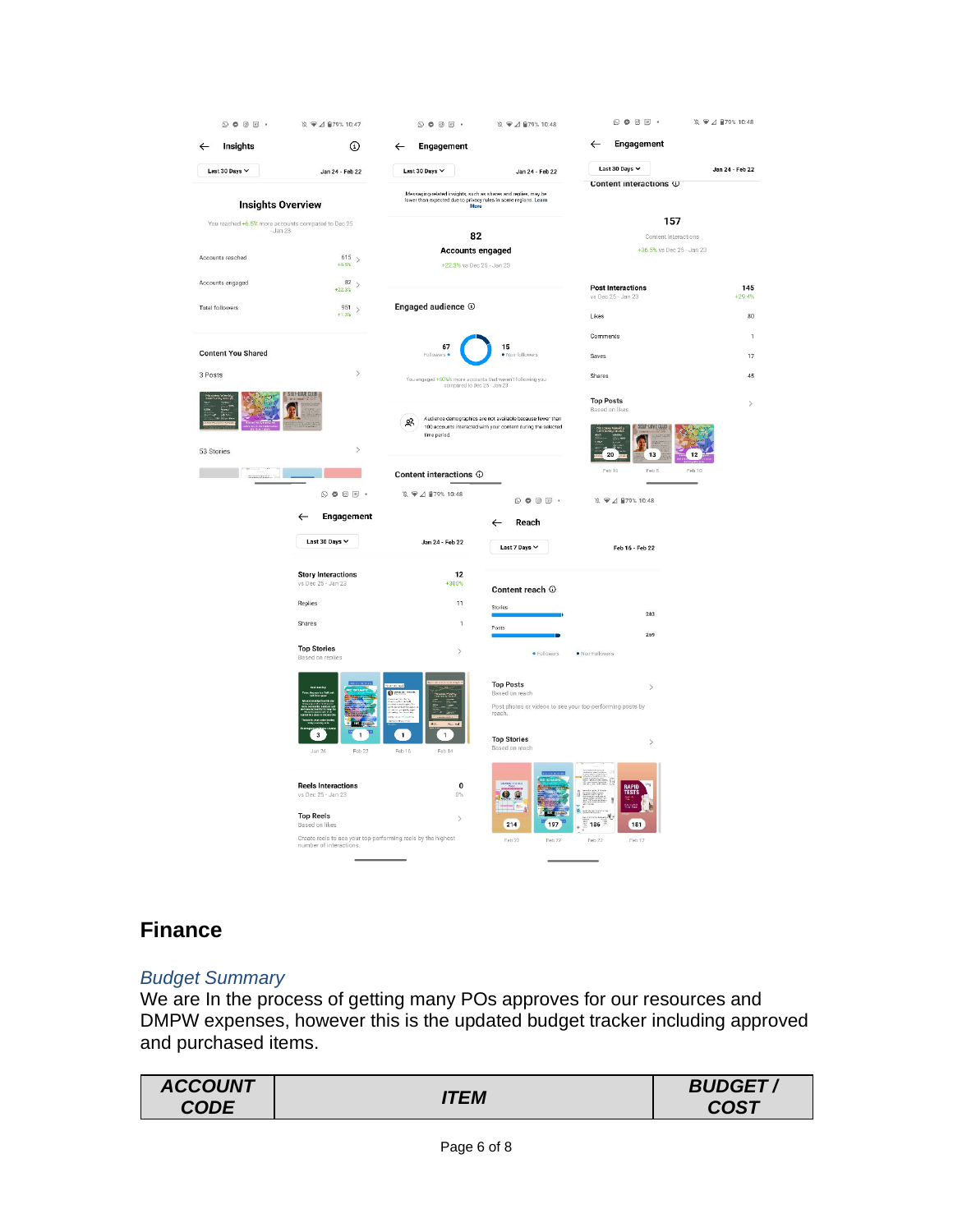| 6102-0118                | <b>MACCESS - ANNUAL CAMPAIGNS</b>                                           | \$2,800.00 |           |
|--------------------------|-----------------------------------------------------------------------------|------------|-----------|
|                          | Welcome Week event prizes                                                   |            | \$50.00   |
|                          | <b>IDPD CART and event costs</b><br>\$330.00                                |            |           |
|                          | Winter Wonder Care prizes (bought with money from SWC,<br>Special Projects) |            | \$397.52  |
|                          | Sasha Warren speaker fee                                                    |            | \$300.00  |
|                          | <b>TOTAL SPENT IN LINE</b>                                                  |            | \$1177.52 |
|                          | <b>REMAINING IN LINE</b>                                                    |            | \$1172.48 |
| 6494-0118                | <b>MACCESS - VOLUNTEER RECOGNITION</b>                                      | \$750.00   |           |
|                          | Volunteer welcome package pins                                              |            | \$70.00   |
|                          | Volunteer welcome letters                                                   |            | \$3.92    |
|                          | Volunteer welcome tea                                                       |            | \$10.05   |
|                          | Volunteer welcome stamps and mailing                                        |            | \$41.58   |
|                          | Volunteer thank you Starbucks cards                                         |            | \$115.00  |
|                          | <b>TOTAL SPENT IN LINE</b>                                                  |            | \$240.55  |
|                          | <b>REMAINING IN LINE</b>                                                    | \$509.45   |           |
|                          |                                                                             |            |           |
| 6804-0118                | <b>MACCESS - TRAINING EXPENSE</b>                                           | \$500.00   |           |
|                          | Carly Boyce training                                                        |            | \$260.00  |
|                          | Conference tickets                                                          |            | \$80.00   |
|                          | TOTAL SPENT IN LINE                                                         |            | \$340.00  |
|                          | <b>REMAINING IN LINE</b>                                                    |            | \$160.00  |
|                          |                                                                             |            |           |
| 6501-0118                | <b>MACCESS - ADVERTISING &amp; PROMO</b>                                    | \$1,700.00 |           |
|                          | Volunteer hiring promo                                                      |            | \$125.00  |
|                          | Space launch promo                                                          |            | \$125.00  |
|                          | Community group promo                                                       | \$125.00   |           |
|                          | COVID social media campaign                                                 | \$440.00   |           |
|                          | Community group promo updating                                              | \$25.00    |           |
|                          | TOTAL SPENT IN LINE                                                         | \$815.00   |           |
| <b>REMAINING IN LINE</b> |                                                                             |            | \$885.00  |
|                          | <b>TOTALS</b>                                                               |            |           |
|                          | <b>TOTAL BUDGETED DISCRETIONARY SPENDING</b>                                |            | \$6600.00 |
|                          | TOTAL ACTUAL DISCRETIONARY SPENDING                                         |            | \$2573.07 |
|                          | <b>REMAINING DISCRETIONARY SPENDING</b>                                     |            | \$3576.93 |

| <b>SPONSORS/DONORS</b> |                         |                      |                                    |  |  |  |  |
|------------------------|-------------------------|----------------------|------------------------------------|--|--|--|--|
| <b>ACCOUNT CODE</b>    | <b>ITEM</b>             | <b>BUDGET / COST</b> | <b>DEPSOIT SUBMITTED</b><br>(DATE) |  |  |  |  |
|                        | Sponsorship             |                      |                                    |  |  |  |  |
|                        | revenue                 | \$0.00               |                                    |  |  |  |  |
|                        | <b>Student Wellness</b> |                      |                                    |  |  |  |  |
|                        | Centre - support for    |                      |                                    |  |  |  |  |
|                        | Exam Care               |                      |                                    |  |  |  |  |
|                        | Packages                | \$450.00             | $Oct-21$                           |  |  |  |  |